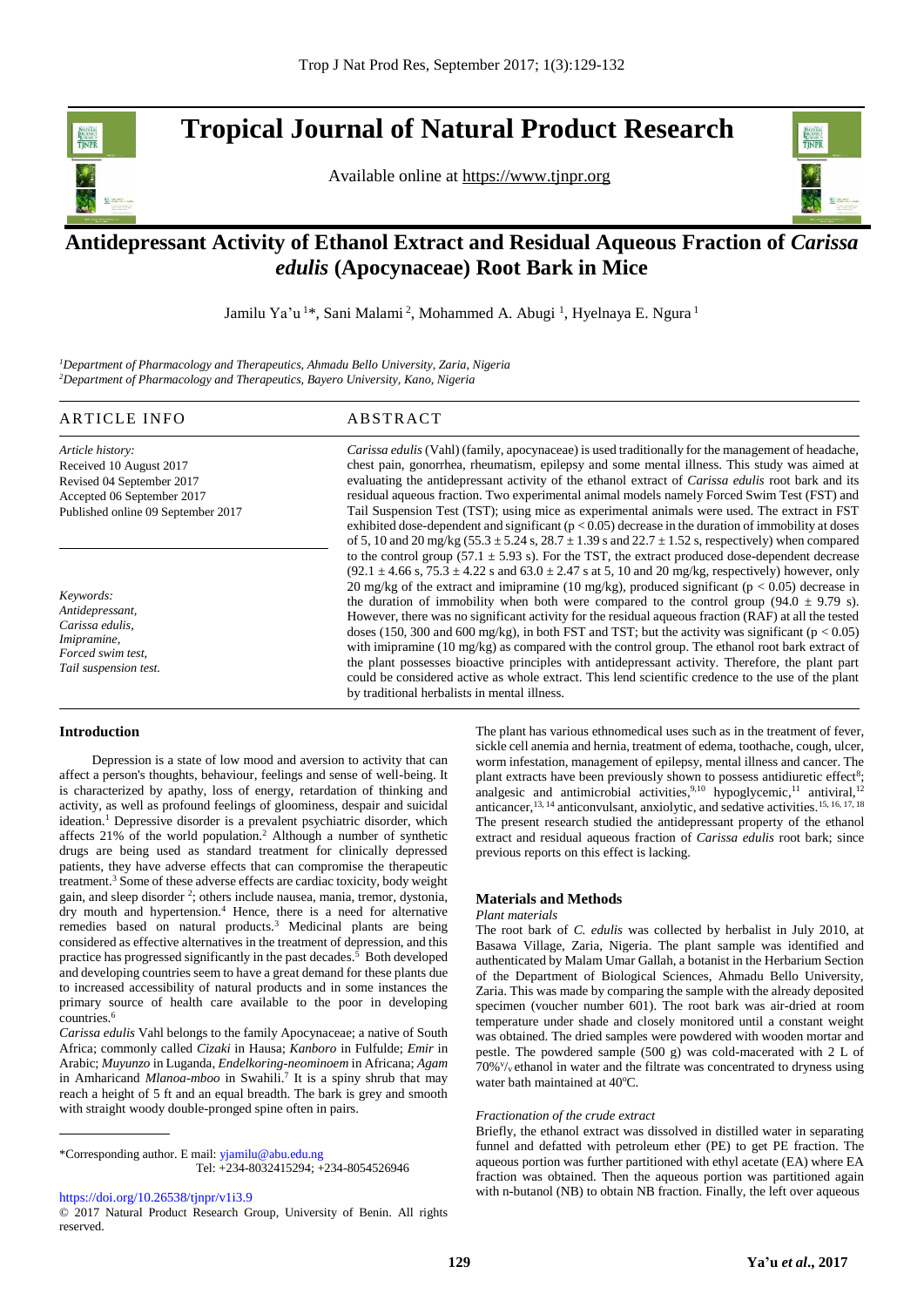portion was referred to as residual aqueous fraction (RAF).

#### *Animals*

One hundred and twenty Swiss Albino mice (18–24 g) were obtained from Animal House Facility, Department of Pharmacology and Therapeutics, Ahmadu Bello University, Zaria, Nigeria. They were maintained under good laboratory care and fed with standard animal feeds (Feeds Masters, Ilorin, Nigeria), and were allowed free access to water. The animals were used in compliance with the National Institute of Health Guide for the Care and use of Laboratory Animals (Publication nos. 85-23, revised 1985). The Institutional Approval Number for the protocol was given as DAC/IW-OT/003-10.

### *Antidepressant activity method*

#### *Forced Swim Test*

The method previously described<sup>19</sup> was employed. Mice were randomly divided into eight groups containing six mice each. Group 1 received normal saline (10 mL/kg) while group 8 received imipramine (10 mg/kg); served as negative and positive controls respectively. Groups 2, 3 and 4 were the extract-treated groups and received varying doses as follows; ethanol extract (5, 10 and 20 mg/kg) while groups 5, 6 and 7 were for the residual aqueous fraction (150, 300 and 600 mg/kg); each respectively. Administrations were done via intraperitoneal route for all the groups. Thirty minutes post-treatment, each animal was placed individually in a 5 L glass beaker, filled with water up to a height of 15 cm and was observed for duration of 6 min. A mouse was considered immobile when it floated motionless or made only those movements necessary to keep its head above the water surface. Values for the last 4 min were considered as the duration of immobility. The glass beaker was rinsed and re-filled with fresh water for each experimental cycle.

#### *Tail Suspension Test*

The method previously described<sup>20</sup> was adopted for this study. Mice were randomly divided into eight groups containing six mice each. Group 1 received normal saline (10 ml/kg) while group 8 received imipramine (10 mg/kg) to serve as negative and positive controls, respectively. Groups 2, 3 and 4 were the extract-treated groups and received varying doses as follows; ethanol extract (5, 10 and 20 mg/kg) while groups 5, 6 and 7 were for the residual aqueous fraction (150, 300 and 600 mg/kg); each respectively. Administrations were done via intraperitoneal route for all the groups. Thirty minutes post-treatment, mouse in each group was hung by tail on a plastic string 75 cm above the surface with the help of masking tape, and were adjudged immobile when they hung passively and completely motionless. The duration of immobility was observed for a period of 8 min and the last 6 min value was considered and recorded.

#### *Statistical Analysis*

Results were expressed as Mean ± SEM. The level of significance between means was tested by one-way ANOVA followed by Dunnett's post hoc test using SPSS version 16 and results were regarded as statistically significant at  $p \leq 0.05$ .

#### **Results and Discussion**

The extract in Forced Swim Test exhibited dose-dependent and significant  $(p < 0.05)$  decrease in the duration of immobility at doses of 5, 10 and 20 mg/kg (55.3  $\pm$  5.24 s, 28.7  $\pm$  1.39 s and 22.7  $\pm$  1.52 s, respectively) when compared to the control group (57.1  $\pm$  5.93 s). Also, for the Tail Suspension Test, the extract produced dose-dependent decrease in duration of immobility (92.1  $\pm$  4.66 s, 75.3  $\pm$  4.22 s and 63.0  $\pm$  2.47 s at 5, 10 and 20 mg/kg, respectively, however, only 20 mg/kg of the extract and imipramine (10 mg/kg) produced significant ( $p < 0.05$ ) decrease in the duration of immobility when both were compared to the control group  $(94.0 \pm 9.79)$  (Tables 1 and 2).

However, no significant ( $p > 0.05$ ) decrease in duration of immobility was observed for the residual aqueous fraction (RAF) at all the tested doses (150, 300 and 600 mg/kg), in both FST and TST, but the activity was significant ( $p < 0.05$ ) with imipramine (10 mg/kg) as compared with the control group (Figures 1 and 2).

Previous study on the phytochemical screening and HPLC finger printing of the extract revealed the presence of saponins and tannins as the major  $constituents<sup>21</sup>$ . These compounds have been reported to have multiple biological effects including Central nervous system activities<sup>22</sup>. Hence,

these constituents may be responsible or contribute to the antidepressant activity of ethanol extract of *C. edulis.*

This study evaluated the antidepressant effect of ethanol root bark extract of *Carissa edulis* and residual aqueous fraction obtained from the extract in comparison to imipramine using Forced Swim test and Tail Suspension test models. These models are the most commonly used preliminary screening tests for characterizing potential antidepressant drugs.<sup>1</sup> Drugs which decrease immobility time leads to increase in the motor activity of mice which inhibit depression developed due to swimming and tail suspension of mice in these tests.<sup>1, 23</sup> Although all antidepressant drugs were observed to reduce immobility in the FST, the test has been observed to be sensitive and relatively specific to all major classes of antidepressants like tricyclics (e.g. imipramine, amitriptyline), selective serotonin reuptake inhibitors (e.g. Sertraline) and monoamine oxidase inhibitors (e.g. Tranylcypromine)<sup>24</sup>. It has been practically validated that swimming is sensitive to serotonergic compounds such as fluoxetine, while climbing is sensitive to compounds like tricyclic antidepressants with selective effects on noradrenergic transmission<sup>25</sup>. The extract exhibited significant reduction in the immobility time in both tests, signifying its antidepressant potential, but the activity was more potent with forced swim test. Forced Swim test is quite sensitive and relatively specific to all major classes of antidepressants.<sup>4</sup> It is the most widely used tool for assessing antidepressant activity pre‐clinically due to its ability to detect a broad spectrum of antidepressant agents  $26, 27$  It is a behavior test, which, in rodents, gives an indication of the clinical efficacy of various types of antidepressant drugs.<sup>28</sup> The immobility seen in rodents during swimming reflects behaviour despair as seen in human depression and that the antidepressant drugs are able to reduce the immobility time in mice. $6,19$ Similarly, antidepressants are also reported to be active in the Tail Suspension test and could have a greater pharmacological sensitivity as compared with Forced Swim test.<sup>29</sup> Also, the observed decrease in the duration of immobility in this model further suggested the antidepressant activity of the ethanol extract. According to past report<sup>20</sup> the immobility displayed by rodents in Tail Suspension test reflects behavioral despair, characteristic of depressive disorders in humans. Numerous antidepressant compounds are postulated to act via different mechanisms involving the serotonergic, noradrenergic and/or dopaminergic systems.<sup>30</sup> Imipramine prevents reuptake of nor adrenaline and serotonin resulting in their increased availability in the synapse and therefore an increase in adrenergic and serotonergic neurotransmission.<sup>31</sup> Other studies have shown that the dopaminergic activation is also involved in struggling behavior of both the Forced Swim and Tail Suspension tests.<sup>32, 33</sup>

**Table 1:** Effect of Ethanol Root Bark Extract of *Carissa edulis* and Imipramine on Forced Swim Test in Mice

| Treatment   | Dose $(mg/kg)$     | Duration of Immobility (s) |
|-------------|--------------------|----------------------------|
|             |                    |                            |
|             |                    |                            |
| Control     | $10 \text{ mL/kg}$ | $57.1 \pm 5.9$             |
| $C.$ edulis | 5                  | $55.3 + 5.2$               |
|             |                    |                            |
| $C.$ edulis | 10                 | $28.7 + 1.4*$              |
| $C.$ edulis | 20                 | $22.7 + 1.5*$              |
|             |                    |                            |
| Imipramine  | 10                 | $11.7 + 2.3*$              |

Values are presented as Mean  $\pm$  SEM, n = 6 animals per group, *C. edulis* = Ethanol root bark extract of *Carissa edulis*, Control = Distilled water. \* Significant difference at p < 0.05 (ANOVA) followed by Dunnett's Post hoc test.

| <b>Table 2:</b> Effect of Ethanol Root Bark Extract of <i>Carissa edulis</i> |  |  |
|------------------------------------------------------------------------------|--|--|
| and Imipramine on Tail Suspension Test in Mice                               |  |  |

| Treatment   | Dose $(mg/kg)$     | Duration of<br>Immobility (s) |
|-------------|--------------------|-------------------------------|
| Control     | $10 \text{ ml/kg}$ | $94.0 \pm 9.8$                |
| $C.$ edulis | 5                  | $92.1 + 4.7$                  |
| C. edulis   | 10                 | $75.3 + 4.2$                  |
| $C.$ edulis | 20                 | $63.0 + 2.5*$                 |
| Imipramine  | 10                 | $49.4 + 3.3*$                 |

Values are presented as Mean ± SEM, n = 6 animals per group, *C. edulis*  $=$  Ethanol root bark extract of *Carissa edulis*, Control  $=$  Distilled water.  $*$ Significant difference at p < 0.05 (ANOVA) followed by Dunnett's Post hoc test.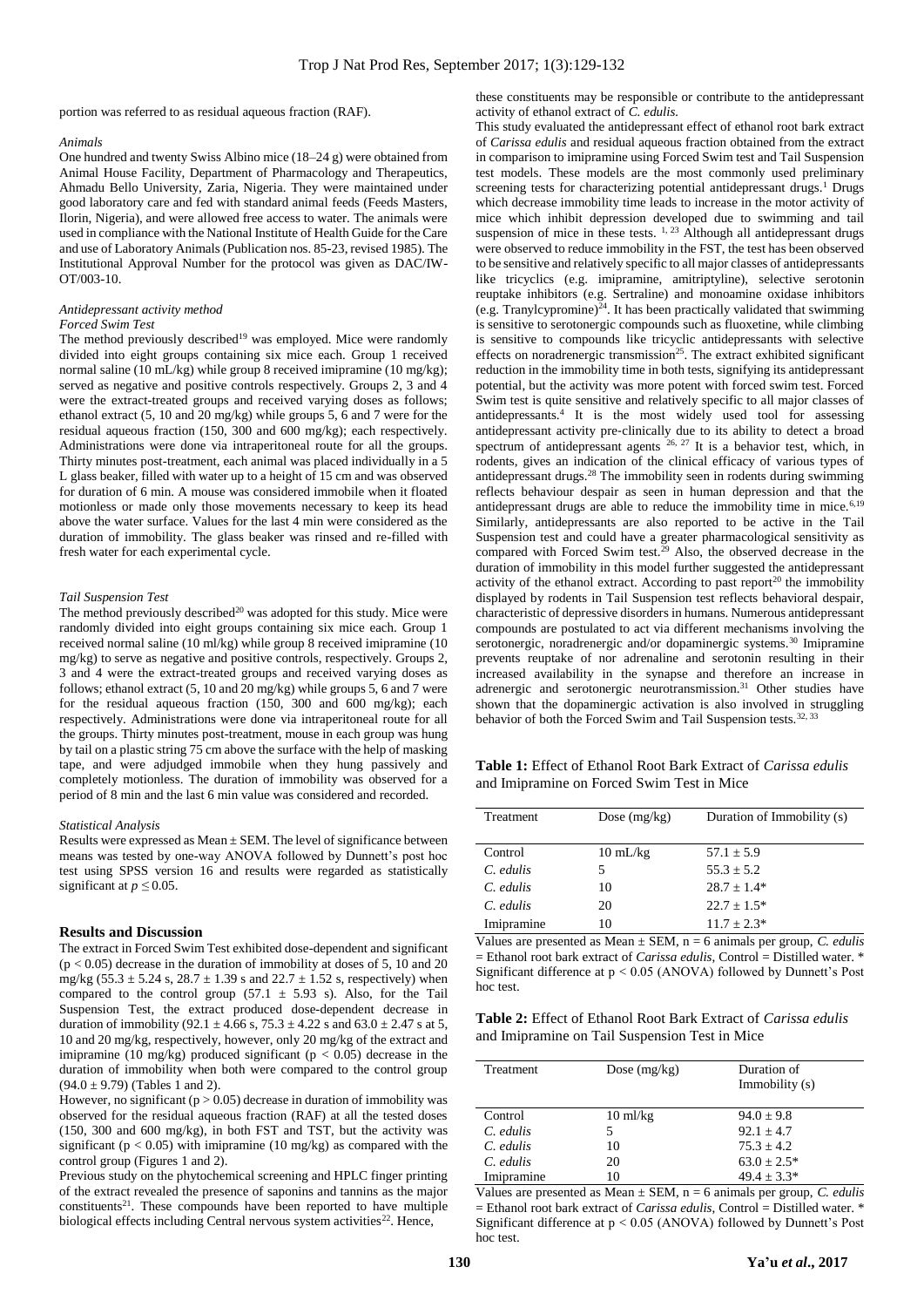

**Figure 1:** Effect of Residual Aqueous Fraction (RAF) of Ethanol Root Bark Extract of *Carissa edulis* and Imipramine on Forced Swim Test in Mice. Values are presented as Mean  $\pm$  SEM, n = 6 animals per group,  $RAF = Residual$  Aqueous Fraction of Ethanol root bark extract of *Carissa edulis*, Control = Distilled water. \* Significant difference at  $p < 0.01$  (ANOVA) followed by Dunnett's Post hoc test.



**Figure 2:** Effect of Residual Aqueous Fraction (RAF) of Ethanol Root Bark Extract of *Carissa edulis* and Imipramine on Tail Suspension Test in Mice. Values are presented as Mean  $\pm$  SEM, n  $= 6$  animals per group,  $RAF = Residual$  Aqueous Fraction of Ethanol root bark extract of *Carissa edulis*, Control = Distilled water.  $*$  Significant difference at  $p < 0.01$  (ANOVA) followed by Dunnett's Post hoc test.

Therefore, it could be said that the activity of the ethanol extract could be via some of these mechanisms. However, there was no significant antidepressant activity with residual aqueous fraction, and hence, the fraction may lack some of the bioactive principles responsible for the antidepressant property of the ethanol extract.

#### **Conclusion**

From the current findings, it could be concluded that the ethanol root bark extract possesses antidepressant activity and thus, the research provided scientific justification to the traditional use of the plant in the treatment of mental illnesses.

#### **Conflict of Interest**

The authors state that there is no conflict of interest.

#### **Authors' Declaration**

The authors hereby declare that the work presented in this article are original and that any liability for claims relating to the content of this article will be borne by them.

#### **Acknowledgements**

We acknowledge and appreciate the contribution of the technical staff and Department of Pharmacology and Therapeutics, Ahmadu Bello University, Zaria, Nigeria, for approving the use of its Animal House Facility and Laboratory equipment.

#### **References**

- 1. Patibandla NB, Nagaraju B, Yamini K, Dhananjaneyulu M, Venkateswarlu K, Mubina M. Evaluation of Antidepressant Activity of Ethanolic Extract of *Dacus Carota* in Mice. J. Pharm Sci Res. 2014; 6(2):73-77.
- 2. Kumar A, Lakshman BS, Velmurugan K., Sridhar C, Gopisetty-Saran SM. Antidepressant Activity of Methanolic Extract of *Amaranthus Spinosus*. Basic Clin Neurosci*.* 2014; 5(1): 11-17.
- 3. Dhingra D, Sharma A. A review on antidepressant medicinal plants. Nat Prod Rad. 2006; 5:144-152.
- 4. Singh JM, Kumar S, Rana AC. Antidepressant Activity of Methanolic Extract of *Foeniculum Vulgare* (Fennel) Fruits in Experimental Animal Models. J Appl Pharm Sci. 2013; 3(9): 65-70.
- 5. Zhang ZJ. Therapeutic effects of herbal extracts and constituents in animal models of psychiatric disorders. Life Sci. 2004; 75:1659-1699.
- 6. Sutar RC, Kasture SB, Kalaichelvan VK. Evaluation of antidepressant activity of leaf extracts of *Holoptelea integri Folia* (roxb) planch in experimental animals. Int J Pharm Pharm Sci. 2014; 6(6):250-253.
- Msonthi JD. The status of medicinal plant research and traditional medicine in Malawi. In: Sofowora A, ed. The State of Medicinal Plant Research in Nigeria. Proceedings of the Workshop Organized by African Biosciences Network. Nigeria: University Press Ltd. Ife, 1986. 335-350p.
- 8. Nedi T, Mekonneni N, Urga K, Diuretic effect of the crude extract of *Carissa edulis* in rats. J Ethnopharmacol*.* 2004; 95:57-61.
- 9. Ibrahim H, Bolaji RO, Abdulrahman, EM. Preliminary phytochemical and antimicrobial studies of the leaves of *Carissa edulis*. Chemclass J. 2015; 2:15-218.
- 10. Ibrahim H, Abdurrahman EM, Shok M. Comparative analgesic activity of the root bark, stem bark, leaves, fruits and seed of *Carissa edulis* Vahl (Apocynaceae). Afr J Biotech. 2007; 6:1233-1235.
- 11. El-Fiky FK, Abou-Karam MA, Afify EA. Effect of Luffa aegyptiaca (seeds) and *Carissa edulis* (leaves) extracts on blood glucose level of normal and streptozotocin diabetic rats. J Ethnopharmacol*.* 1996; 50:43-47.
- 12. Tolo FM. Antiviral activity of the extracts of Kenyan medicinal plant *Carissa edulis* against *herpes simplex* virus. J Ethnopharmacol. 2006; 104:92-99.
- 13. Chandramu C, Manohar RD, Krupadanam DG Dashavantha RV. Isolation, characterization and biological activity of betulinic acid and ursolic acid from *Vitex negundol*. Phyto Res. 2003; 17:129–134.
- 14. Ya'u J, Magaji MG, Yaro AH, Musa MA, Ahmed A, Chindo BA, Anuka JA, and Hussaini IM. Antitumour properties of the